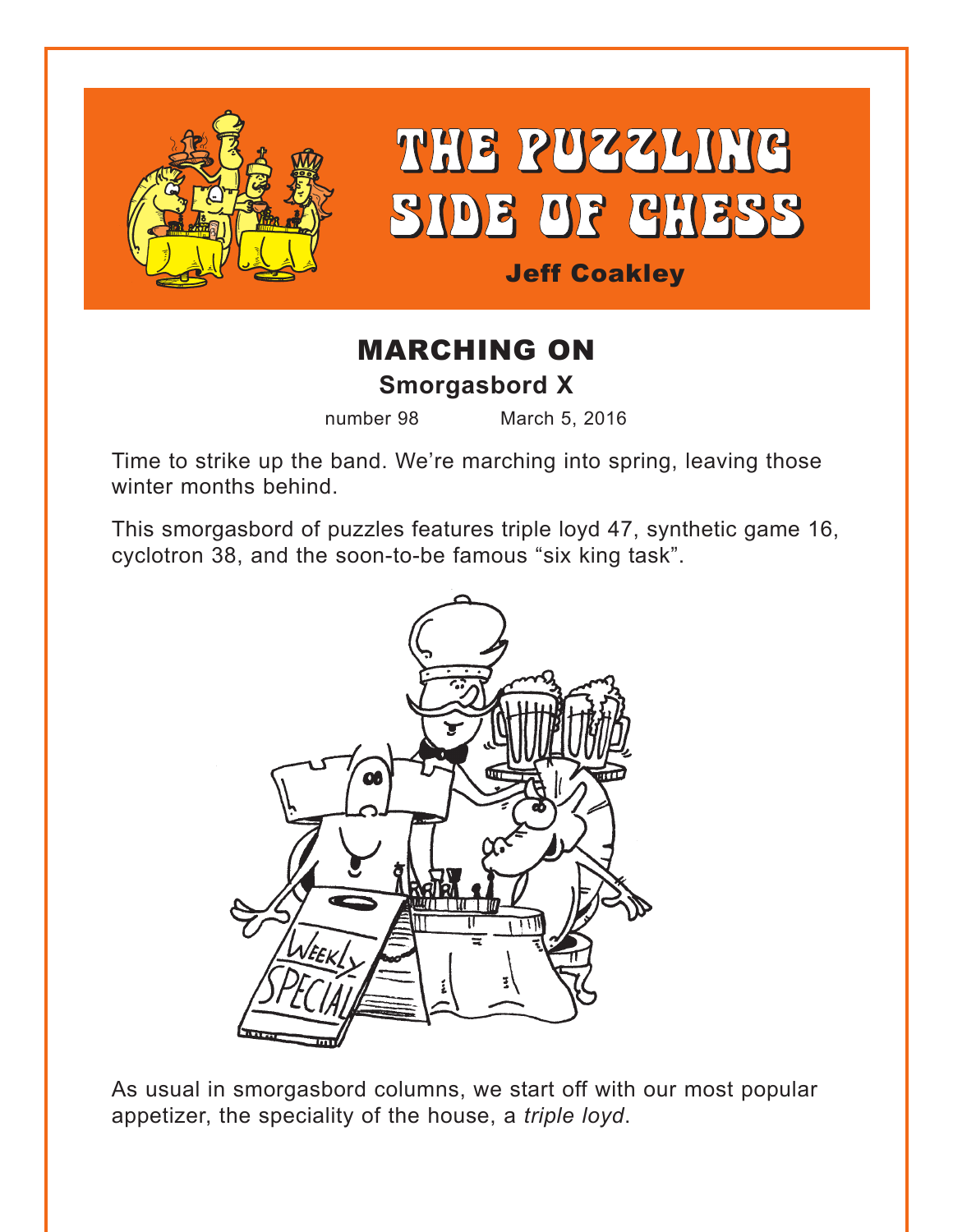#### **Triple Loyd 47**

<span id="page-1-0"></span>

Place the black king on the board so that:

- A. Black is in checkmate.
- B. Black is in stalemate.
- C. White has a mate in 1.

In the original Roman calendar, March was the first month of the year. This explains why October, with the root 'octo-' for 'eight', is now the tenth month. Sometime before 153 B.C., January took over as month number one.

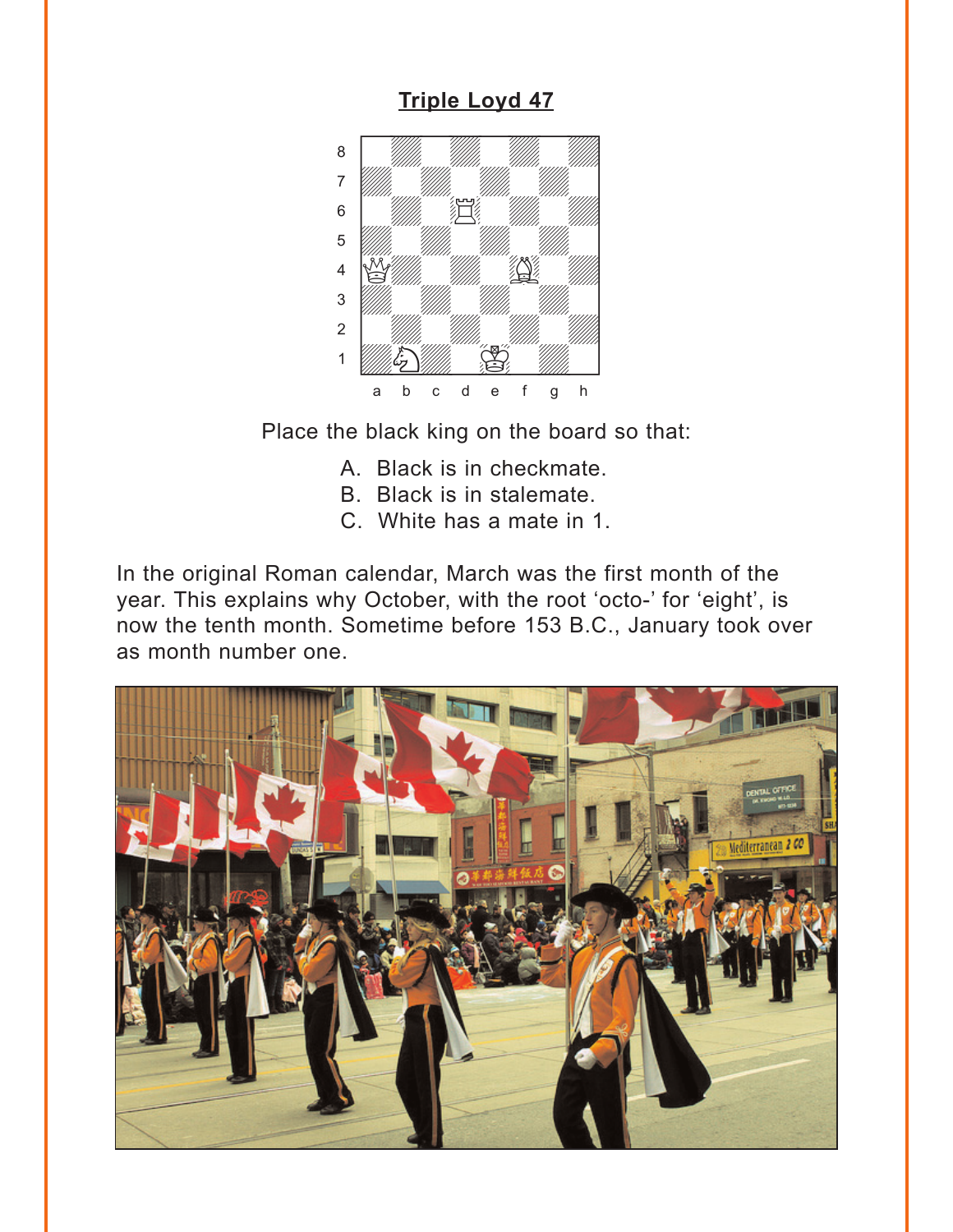#### **Synthetic Game 16**

<span id="page-2-0"></span>

Compose a game that ends with the move 4.Bb5#.

The month of March is named after Mars, the Roman god of war. He was the son of Jupiter and grandson of Saturn. Mercury and Venus were his brother and sister, Neptune and Pluto his uncles. I guess you could say we live in the Roman solar system.

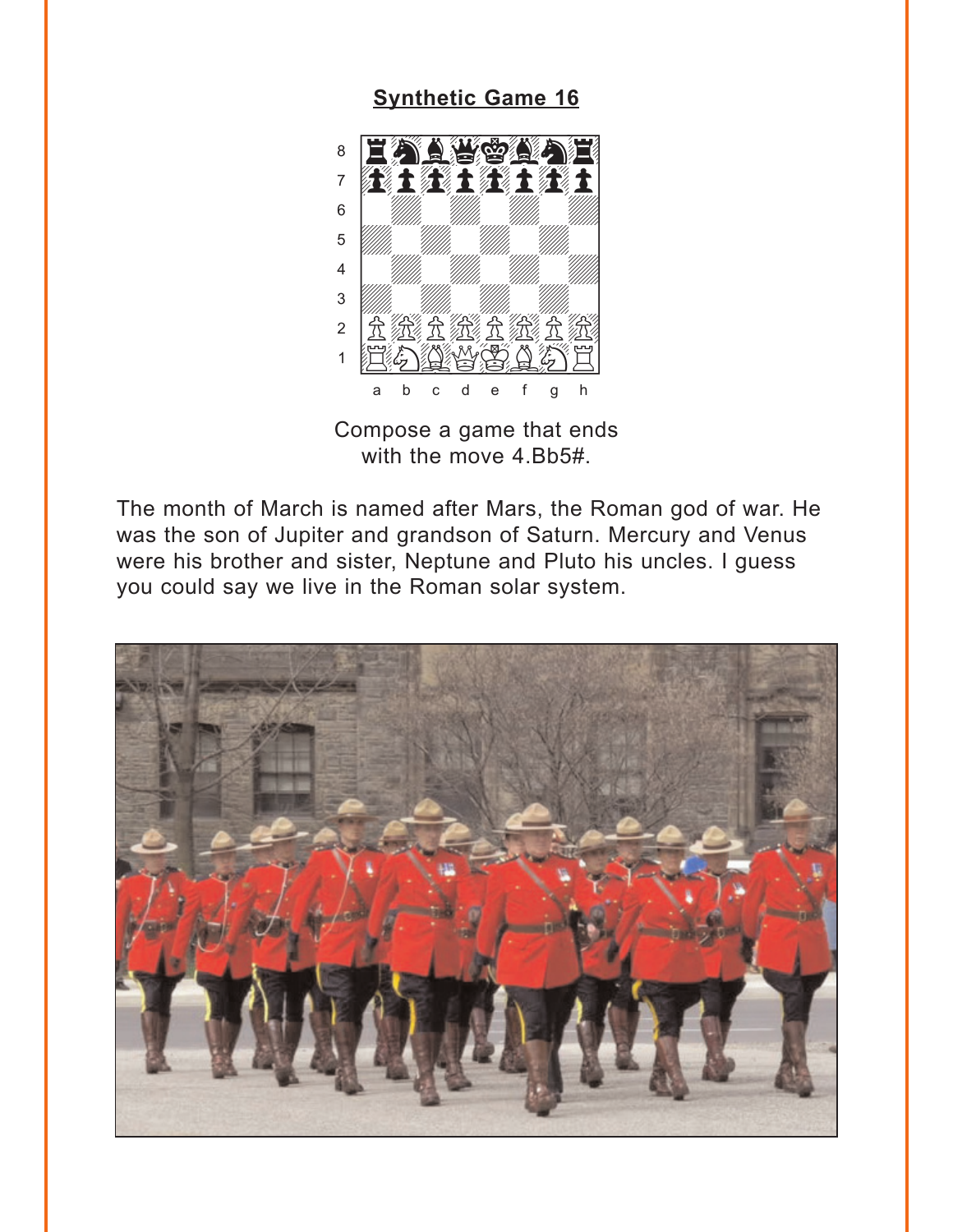<span id="page-3-0"></span>*Maximizers* are problems in which the task is to make the most of things. In this case, attacking the maximum squares.



#### **[Six King Maximizer](#page-6-0)**

Place six kings on the board so that the most squares are attacked.

Mars was not only the god of war. His earthly job descriptions also included "agricultural guardian". Evidently, a farmer at heart. His nephew was Cupid, the god of love.



*March For Peace*

A 1981 postcard by celebrated Finnish artist Tove Jansson (1914-2001)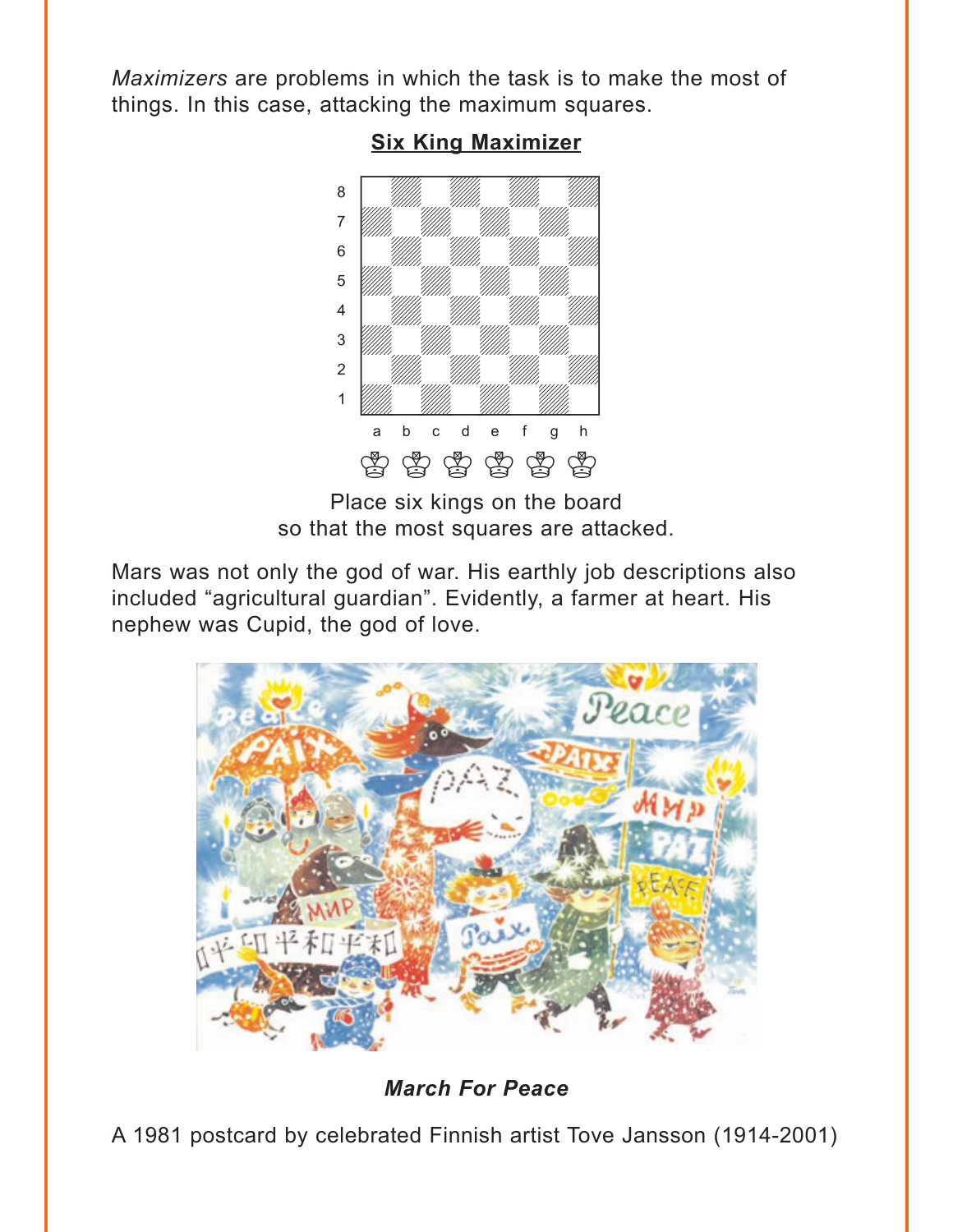<span id="page-4-0"></span>For dessert today, we have a chilled platter of cosmic swirl.



**[Cyclotron 38](#page-7-0)**

Cycle three pieces so that Black is in checkmate.

In case you're new to cyclotrons, here are the rules.

Switch the position of three pieces so that Black is in checkmate. No actual chess moves are made. The pieces simply swap squares. The pieces trade places in a "cycle". Piece A goes to square B, piece B goes to square C, and piece C goes to square A.

Any three pieces can trade places. Colours do not matter. The cycled pieces can be all white, all black, or a mix of both. Cycling the black king is a common trick.

The position after the cycle must be legal. This rule implies several things.

- a) A pawn cannot be on the 1st or 8th rank.
- b) Both kings cannot be in check.
- c) There must be a way to reach the position with a legal white move. Impossible checks, especially double checks, are a frequent "violation".
- d) In some cases, retrograde analysis is required to decide if the position after a cycle is legal.

The *Puzzling Side of Chess* archive is growing each week. For more information on cyclotrons, see columns 55 and 74.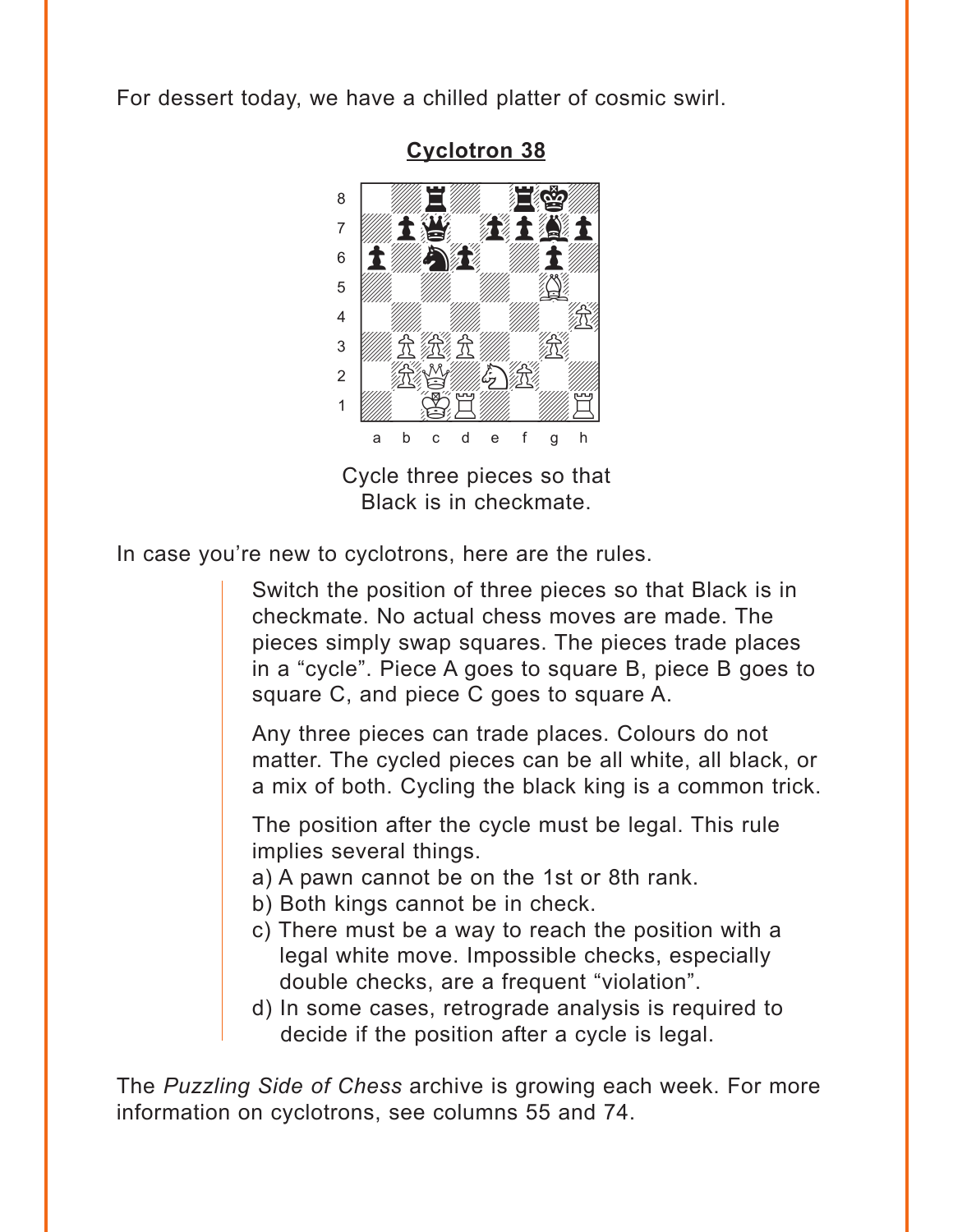## <span id="page-5-0"></span>**SOLUTIONS**

All puzzles by J. Coakley. Puzzling Side of Chess (2016).

PDF hyperlinks. You can advance to the solution of any puzzle by clicking on the underlined title above the diagram. To return to the puzzle, click on the title above the solution diagram.



**Triple Loyd 47** 

1.e4 c5 2.Qg4 d6 3.Qxc8 Na6 4.Bb5#

d e

 $f$  $\mathbf g$  $h$ 

 $\mathsf b$  $\,$  C

a

**Sicilian Death Trap** 

The solution is not unique. White can also play 1.e3. Black's moves can be played in various orders and ...d6 can be replaced by ...d5.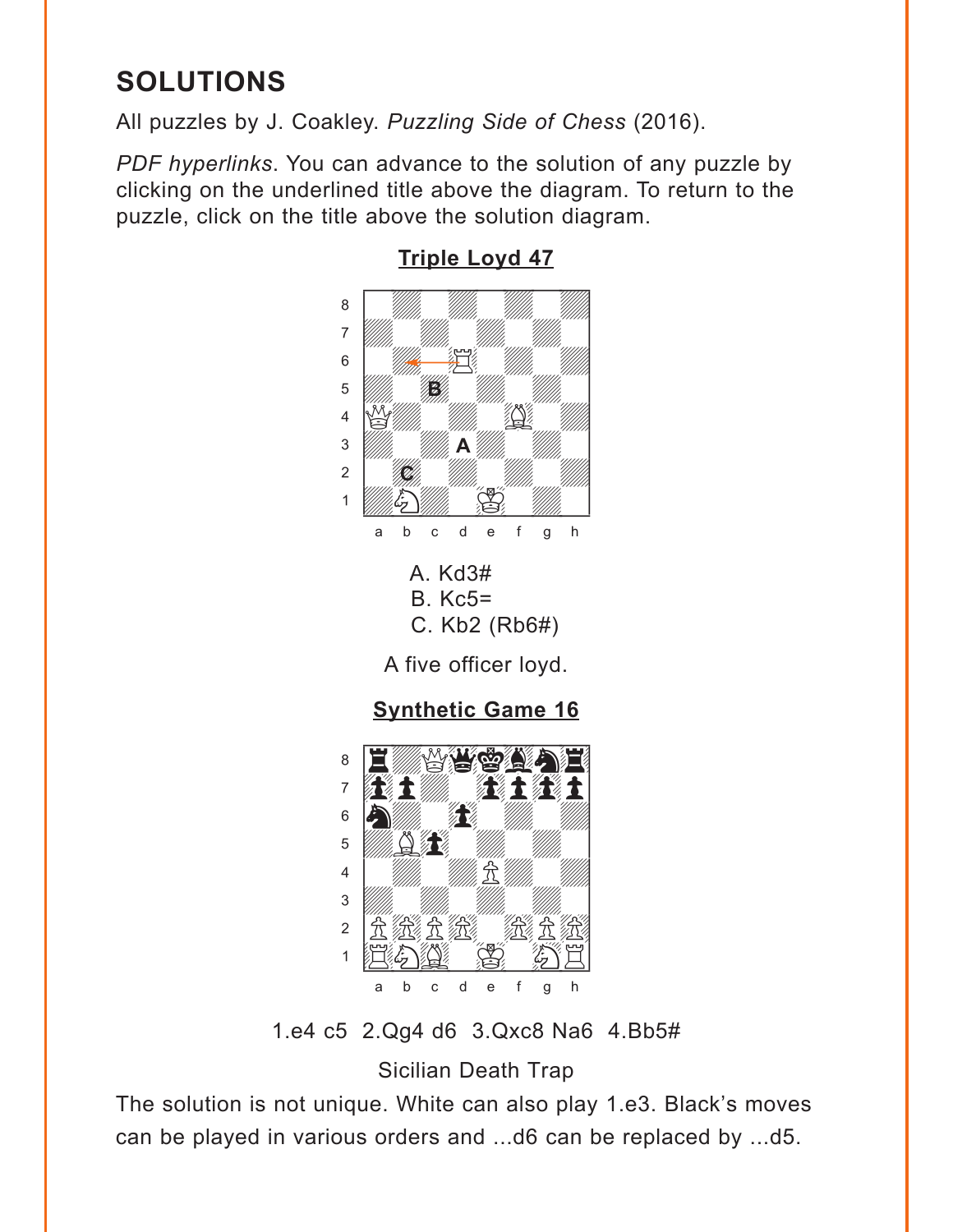#### **[Six King Maximizer](#page-3-0)**

<span id="page-6-0"></span>

46 squares are attacked.

Only two squares are attacked twice (c6, f3).

There are two patterns. The one shown above is perfectly symmetrical along both long diagonals. It can be reflected left to right for two "different" solutions. The pattern below is also symmetrical, but only along one diagonal (a1-h8). It can be rotated for four different solutions, giving a total of six solutions to the six king task.



46 squares are attacked.

The squares c3 and f6 are attacked twice.